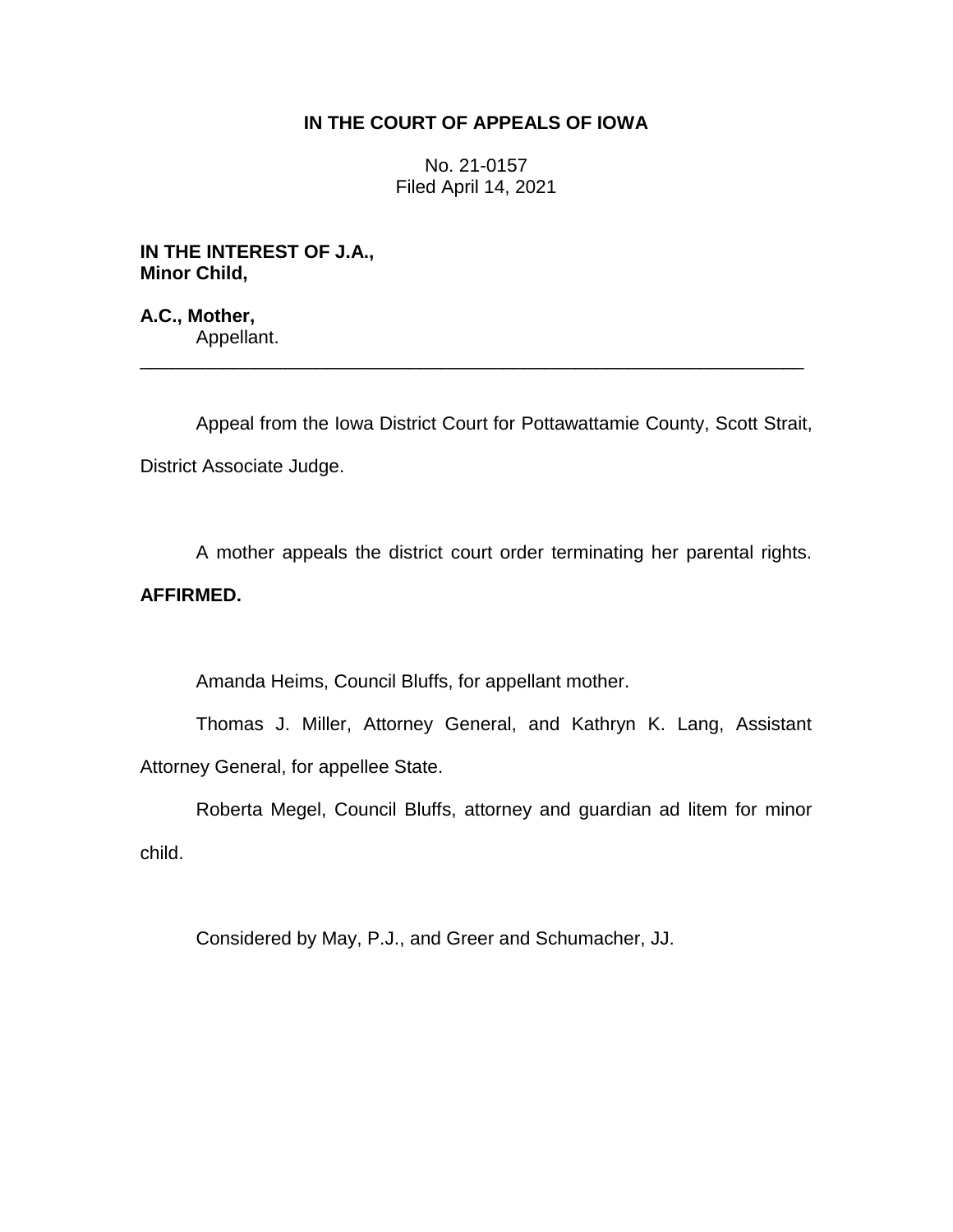### **SCHUMACHER, Judge.**

 $\overline{a}$ 

A mother appeals the district court order terminating her parental rights. We find the termination of the mother's parental rights is supported by the evidence, the State engaged in reasonable efforts to reunite the mother and child, termination is in the child's best interests, and an exception to termination is not warranted in this case. We affirm the district court.

### **I. Background Facts & Proceedings**

A.C. is the mother of J.A., who was born in 2019.<sup>1</sup> The mother has a history of substance abuse and homelessness. The child was removed from the mother's custody shortly after birth because the mother admitted using methamphetamine while pregnant, and she tested positive for amphetamines at the time of delivery. J.A. also tested positive for methamphetamine and amphetamines at his birth. J.A. was formally removed from his mother's custody on August 21, 2019, and placed in foster care.

The child was adjudicated to be in need of assistance (CINA), pursuant to Iowa Code section  $232.2(6)(c)(2)$ , (n), and (o)  $(2019)$ . The mother was inconsistent in attending visitation, appearing at only about one-half of the available visits. She was also inconsistent in providing drug tests. The Iowa Department of Human Services (DHS) made twenty-five requests for drug tests, and the mother complied on only four occasions. $2$  The mother remained homeless

 $1$  The parental rights of the child's putative father, J.P.A., were terminated. He has not appealed.

 $2$  The mother's drug testing number expired for the month of October 2020. DHS attempted to provide a hair screen to make up for any missed tests for October, but the mother failed to participate in that test.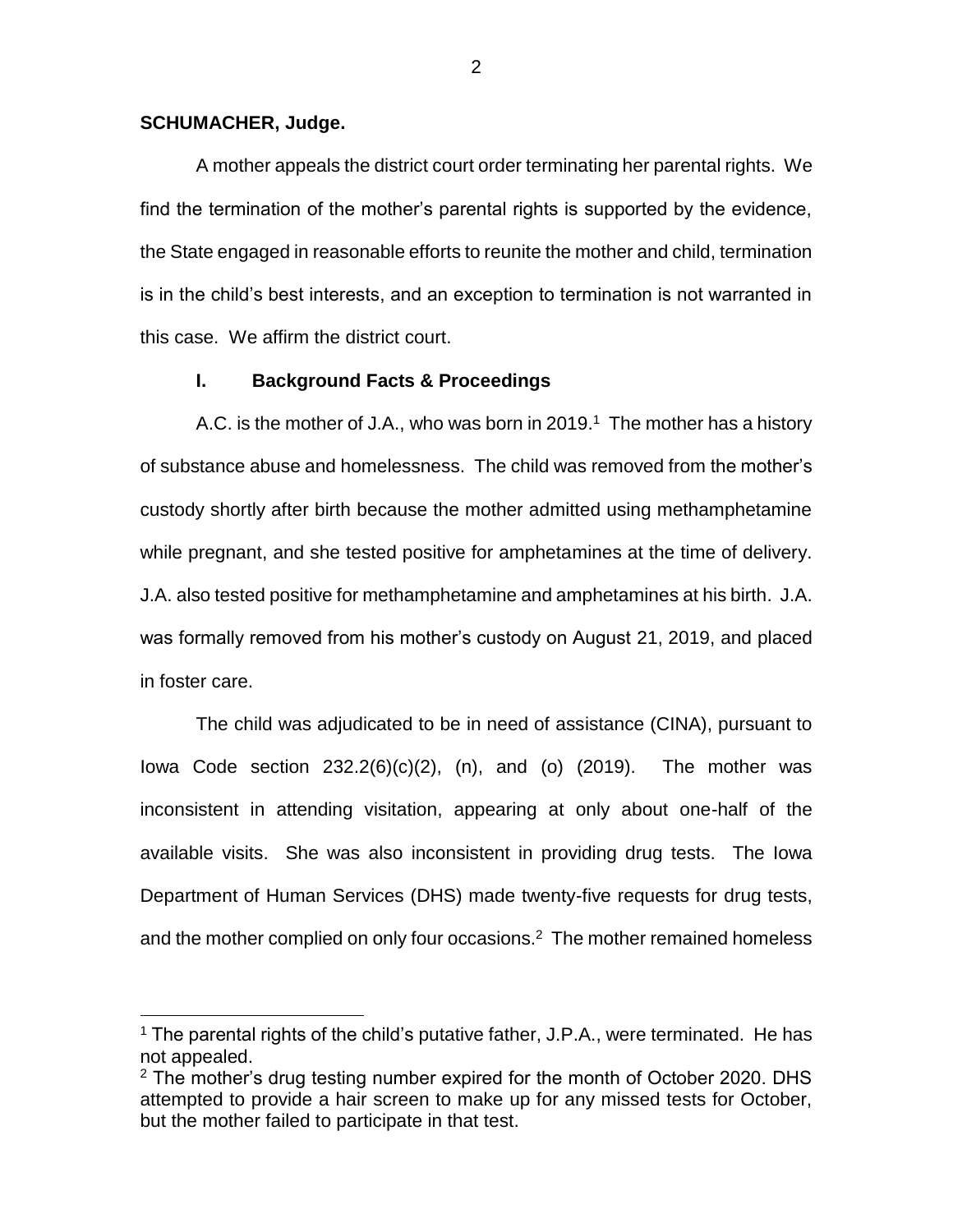throughout the CINA proceedings and did not have transportation. She was incarcerated on four separate occasions since the initiation of the underlying CINA case.

On October 22, 2020, the State filed a petition seeking termination of the mother's parental rights. At the time of the termination hearing on December 7, the mother had been attending outpatient substance-abuse and mental-health treatment for a mere two months.<sup>3</sup> The mother tested positive for methamphetamine approximately one week before the termination hearing. She had not located safe, stable housing.

The district court terminated the mother's parental rights under section 232.116(1)(e), (h), and (*l*) (2020) and found reasonable efforts had been provided to the mother. The court determined termination of the mother's parental rights was in the child's best interests and none of the exceptions to termination found in section 232.116(3) should be applied. The mother now appeals the termination of her parental rights.

### **II. Standard of Review**

 $\overline{a}$ 

Our review of termination proceedings is de novo. *In re A.B*., 815 N.W.2d 764, 773 (Iowa 2012). The State must prove its allegations for termination by clear and convincing evidence. *In re C.B*., 611 N.W.2d 489, 492 (Iowa 2000). "'Clear and convincing evidence' means there are no serious or substantial doubts as to the correctness [of] conclusions of law drawn from the evidence." *Id.* (citation

<sup>&</sup>lt;sup>3</sup> The mother met the criteria for residential treatment based on the most recent evaluation and collateral information provided.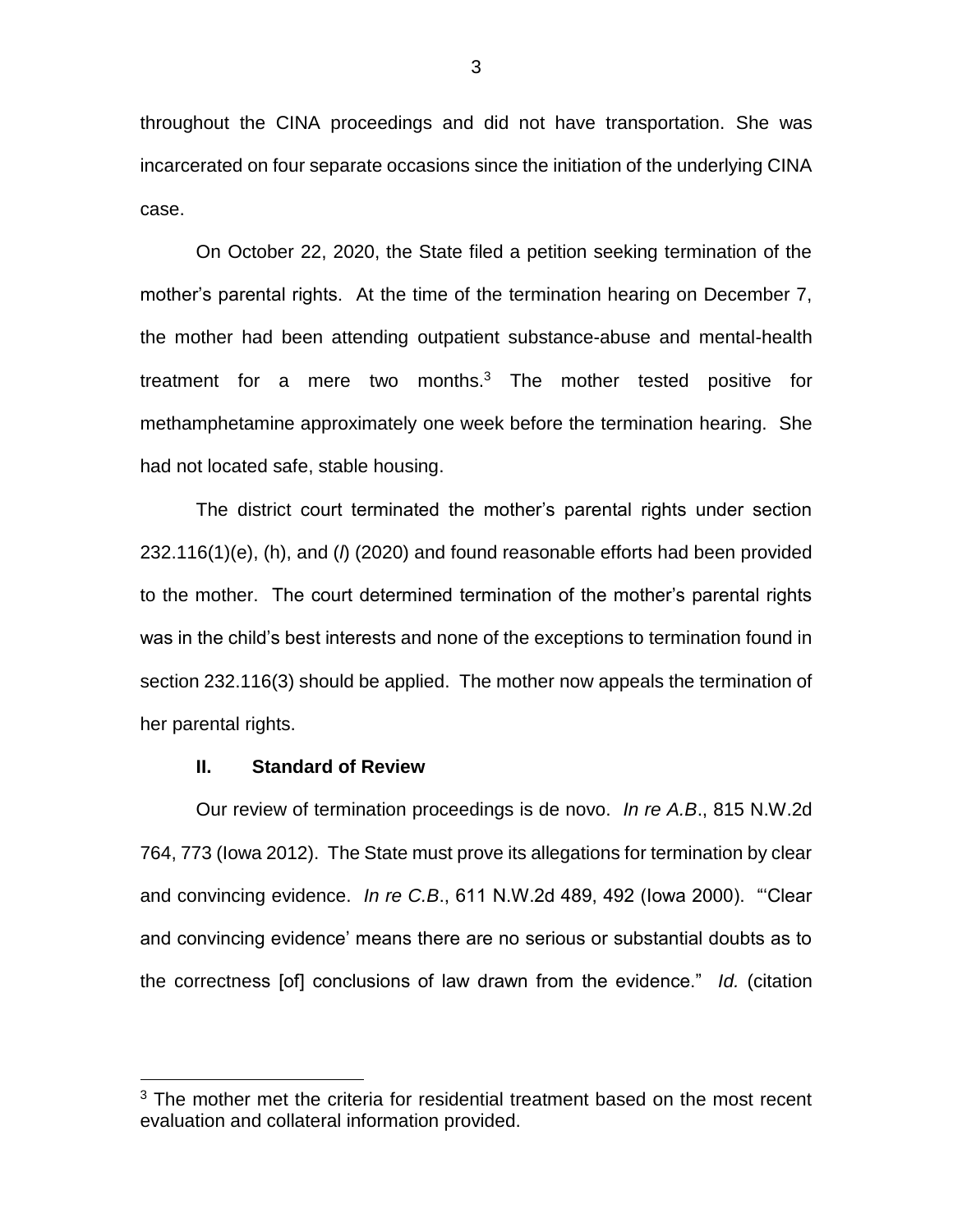omitted). Our primary concern is the best interests of the children. *In re J.S*., 846 N.W.2d 36, 40 (Iowa 2014).

## **III. Sufficiency of the Evidence**

The mother claims there is not sufficient evidence in the record to support termination of her parental rights. "We will uphold an order terminating parental rights where there is clear and convincing evidence of the statutory grounds for termination." *In re T.S*., 868 N.W.2d 425, 434 (Iowa Ct. App. 2015). "When the juvenile court orders termination of parental rights on more than one statutory ground, we need only find grounds to terminate on one of the sections to affirm." *Id.* at 435. We focus on the termination of the mother's parental rights under section 232.116(1)(h).<sup>4</sup>

The evidence shows J.A. was born in 2019, so he was younger than three at the time of the termination hearing in late 2020. *See* Iowa Code § 232.116(1)(h)(1). There was a CINA adjudication for the child. *See id.* § 232.116(1)(h)(2). The child had been out of the mother's care for about fifteen months at the time of the termination hearing, from August 2019 until December 2020. *See id.* § 232.116(1)(h)(3). Also, there is clear and convincing evidence the

 $\overline{a}$ 

<sup>&</sup>lt;sup>4</sup> Section 232.116(1)(h) allows for termination of parental rights if the following elements are met:

<sup>(1)</sup> The child is three years of age or younger.

<sup>(2)</sup> The child has been adjudicated a child in need of assistance pursuant to section 232.96.

<sup>(3)</sup> The child has been removed from the physical custody of the child's parents for at least six months of the last twelve months, or for the last six consecutive months and any trial period at home has been less than thirty days.

<sup>(4)</sup> There is clear and convincing evidence that the child cannot be returned to the custody of the child's parents as provided in section 232.102 at the present time.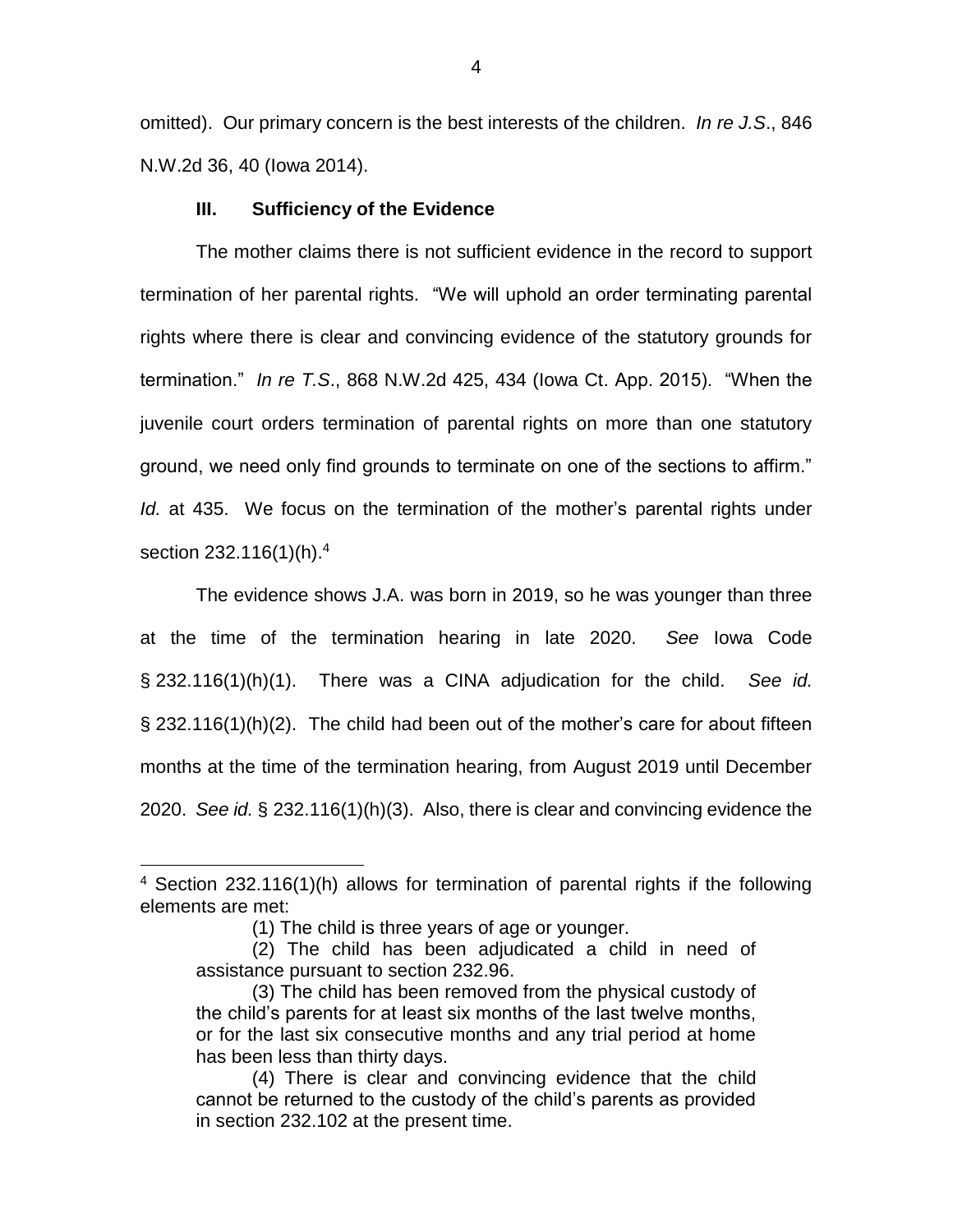child could not be safely returned to the mother at the time of the termination hearing. *See id*. § 232.116(1)(h)(4). The mother had not successfully addressed her substance-abuse and mental-health problems. The mother initially agreed to admit herself to inpatient treatment and was transported by a worker to the intake. However, the mother became verbally aggressive after being told to put out her cigarette and left the facility. Three months later, after expressing a willingness to complete a substance-abuse evaluation with transportation provided by DHS, the mother sent a text message to the DHS worker the following morning, indicating she had a work emergency. She failed to contact the worker after that text message and did not complete the evaluation until October 21, 2020, despite being ordered to do so since December 18, 2019.

The mother was without safe housing for J.A. The mother testified that she remained homeless at the time of termination. While the mother did gain some temporary housing during the case with the assistance of DHS, the mother was required to leave this housing when she got into an argument with another resident. At the termination hearing, the mother testified she did not know where she was going to stay that night and had stayed at a truck stop the night before the hearing.

We acknowledge well-established case law that a parent's impoverished condition should not be the sole basis of a termination decision. *See In re Z.T.D.*, 478 N.W.2d 426, 428 (Iowa Ct. App.1991). That said, a parent must be able to provide children with the basic necessities of life, including a roof over their heads and food on the table. *See In re P.L.*, 778 N.W.2d 33, 39 (2010) (citing Iowa Code section 232.116(2), and stating that the court considers "the physical, mental, and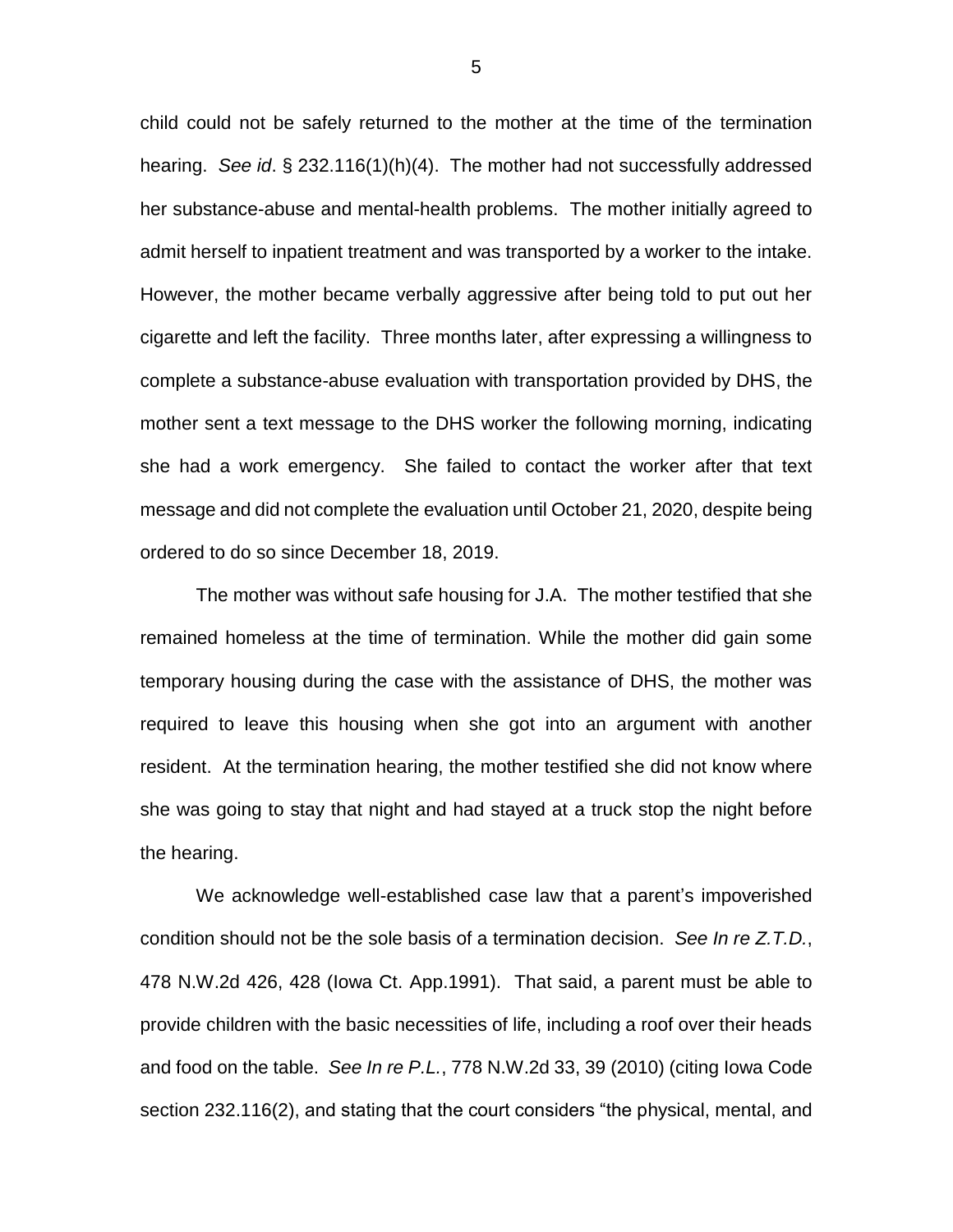emotional condition and needs of the child" when determining whether to terminate parental rights).

The record supports a finding the child could not be returned to his mother's custody at the time of the termination hearing. She has failed to meaningfully address her substance-abuse and mental-health issues since the child's removal. The district court did not base the termination solely on the mother's impoverished condition. We conclude the juvenile court properly applied section 232.116(1)(h).

#### **IV. Reasonable Efforts**

As part of her argument concerning the sufficiency of the evidence, the mother asserts the State did not engage in reasonable efforts to reunite her with the child. During the termination hearing, the mother claimed DHS should have done more to assist her with housing and transportation.

"The State must show reasonable efforts as a part of its ultimate proof the child cannot be safely returned to the care of a parent." *C.B.*, 611 N.W.2d at 493; *see also* Iowa Code § 232.102(7). "In general, if a parent fails to request other services at the proper time, the parent waives the issue and may not later challenge it at the termination proceeding." *In re C.H*., 652 N.W.2d 144, 148 (Iowa 2002).

During the termination hearing, the DHS caseworker testified that she offered to transport the mother to drug screens. The mother was given an Uber voucher. However, the month she was provided the Uber voucher, she exercised no visits with her child. There were also efforts to provide a gas card if she could find an individual to assist with transportation. She was offered bus passes. Another social worker worked on finding housing and transportation for the mother.

6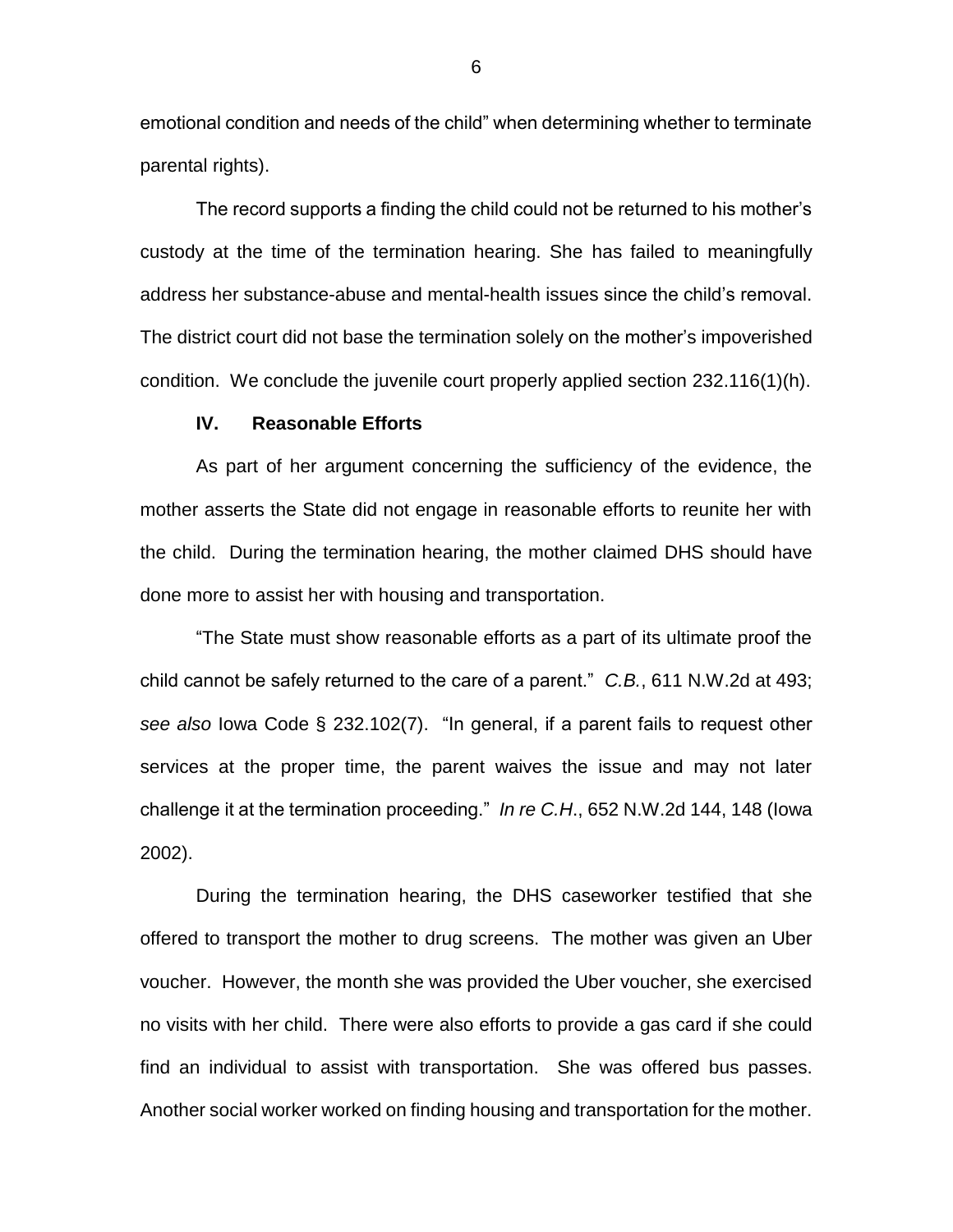The mother testified that the current social worker was "very helpful" in looking for housing. While the mother also alleges her lack of transportation attributed to missed visitation, the family support worker testified that she transported the child to visitation and was able to bring the child to any neutral location to meet the mother. The majority of the missed visits were due to the mother's failure to confirm the visit or confirming a visit and then cancelling. We conclude the evidence shows the State engaged in reasonable efforts to reunite the mother and child.

## **V. Best Interests**

The mother claims termination of her parental rights is not in the child's best interests. In considering a child's best interests, we give "primary consideration to the child's safety, to the best placement for furthering the long-term nurturing and growth of the child, and to the physical, mental, and emotional needs of the child under section 232.116(2)." *P.L*., 778 N.W.2d at 41. "It is well-settled law that we cannot deprive a child of permanency after the State has proved a ground for termination under section 232.116(1) by hoping someday a parent will learn to be a parent and be able to provide a stable home for the child." *Id.*

As part of her best-interests argument, the mother asks for additional time to work on reunification with the child. The juvenile court may decide to not terminate parental rights if it finds there is clear and convincing evidence that CINA proceedings should continue and enters an order to extend the time for reunification in accordance with section 232.104(2)(b). Iowa Code § 232.117(5). The court may continue the proceedings for an additional six months if the court

7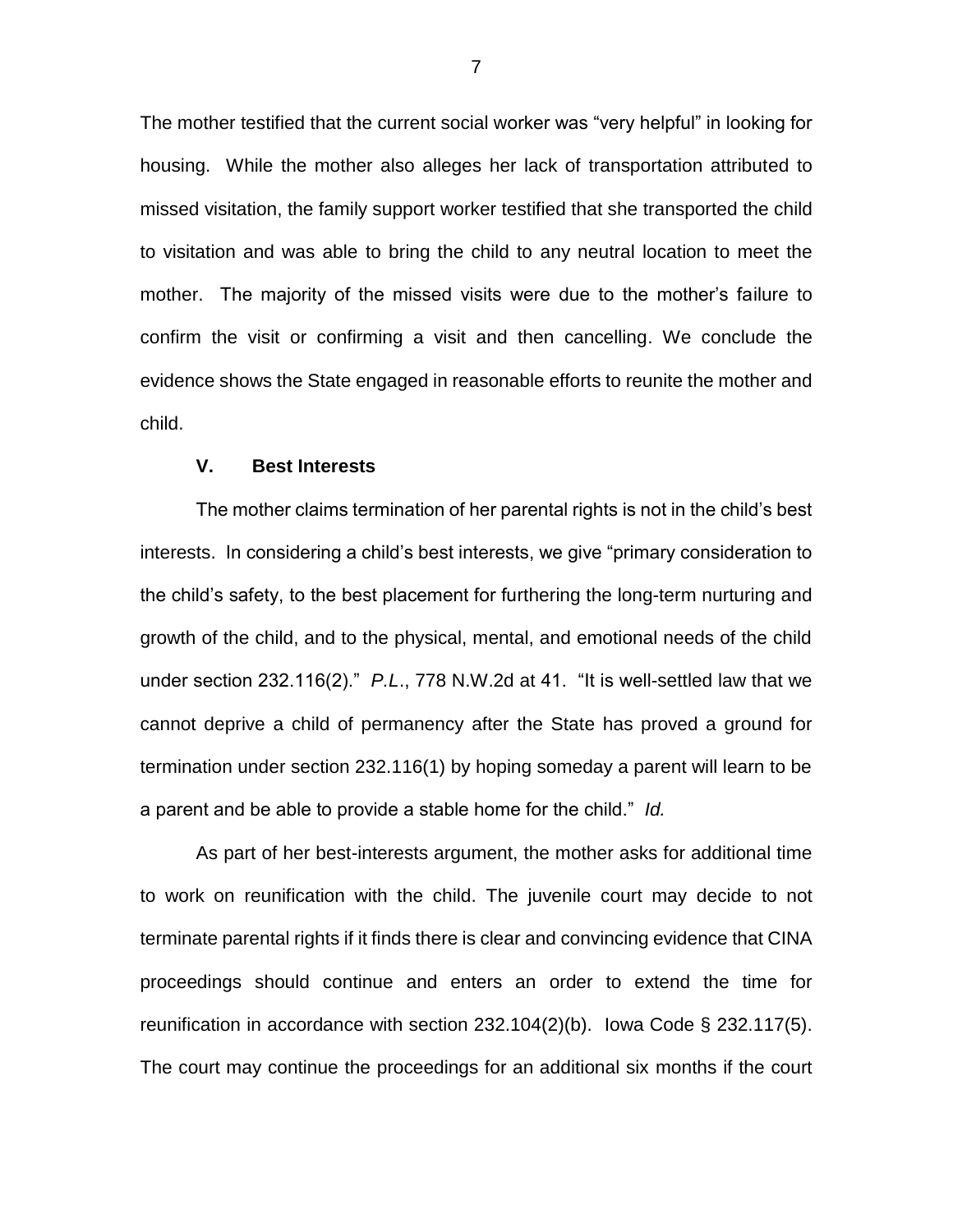finds "the need for removal . . . will no longer exist at the end of the additional sixmonth period." *Id.* § 232.104(2)(b).

Although the child was removed in August 2019, the mother did not start treatment for her substance-abuse and mental-health problems until October 2020. There was evidence that the mother continued to use methamphetamine, testing positive shortly before the termination hearing. In addition, the mother was inconsistent in attending visitation, attending approximately half of the offered visits. We find, as did the district court, there is not clear and convincing evidence to show the need for removal would no longer exist in six months.<sup>5</sup> It is not in the child's best interests to further extend this case. We conclude termination of the mother's parental rights is in the child's best interests.

### **VI. Exception to Termination**

 $\overline{a}$ 

The mother states that she has a close bond with the child. She claims termination of her rights is detrimental to the child based on the closeness of the parent-child relationship. *See id.* § 232.116(3)(c).

"The factors weighing against termination in section 232.116(3) are permissive, not mandatory." *In re A.R.*, 932 N.W.2d 588, 591 (Iowa Ct. App. 2019) (quoting *In re D.S.*, 806 N.W.2d 458, 474–75 (Iowa Ct. App. 2011)). "The court may exercise its discretion in deciding whether to apply the factors in section 232.116(3) to save the parent-child relationship based on the unique circumstances of each case and the best interests of the children." *Id.* (citing *In re A.M.*, 843 N.W.2d 100, 113 (Iowa 2014)).

<sup>&</sup>lt;sup>5</sup> The mother's parental rights have been terminated to two other children due to her methamphetamine use.